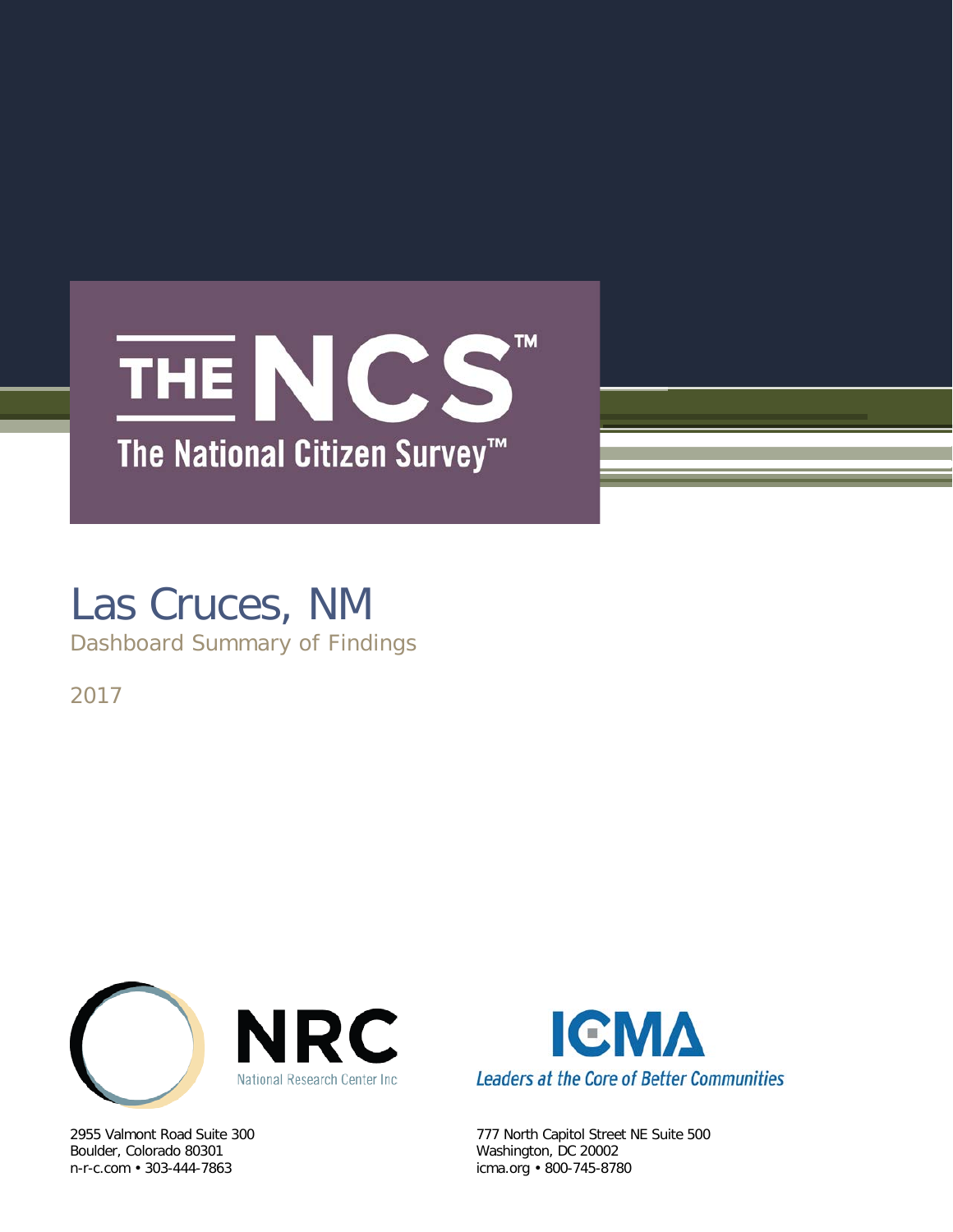# **Summary**

The National Citizen Survey™ (The NCS™) is a collaborative effort between National Research Center, Inc. (NRC) and the International City/County Management Association (ICMA). The survey and its administration are standardized to assure high quality research methods and directly comparable results across The NCS communities. The NCS captures residents' opinions within the three pillars of a community (Community Characteristics, Governance and Participation) across eight central facets of community (Safety, Mobility, Natural Environment, Built Environment, Economy, Recreation and Wellness, Education and Enrichment and Community Engagement). This report summarizes Las Cruces' performance in the eight facets of community livability with the "General" rating as a summary of results from the overarching questions not shown within any of the eight facets. The "Overall" represents the community pillar in its entirety (the eight facets and general).

By summarizing resident ratings across the eight facets and three pillars of a livable community, a picture of Las Cruces' community livability emerges. Below, the color of each community facet summarizes how residents rated each of the pillars that support it – Community Characteristics, Governance and Participation. When most ratings were higher than the benchmark, the color is the darkest shade; when most ratings were lower than the benchmark, the color is the lightest shade. A mix of ratings (higher and lower than the benchmark) results in a color between the extremes.

Broadly, most aspects of Community Characteristics and Participation received positive ratings, while aspects of Governance were mixed. Within the pillar of Community Characteristics, aspects of Built Environment, Economy and Recreation and Wellness tended to receive ratings that were lower than the benchmark. Within Governance, aspects of Safety, Mobility, Built Environment, Economy, Recreation and Wellness and Education and Enrichment tended to be lower than the benchmark comparison. In the third pillar, fewer residents participated in behaviors and activities related to Mobility compared to their peers, while participation levels in all the other facets were similar to the benchmark. This information can be helpful in identifying the areas that merit more attention.

|                                 |          | Community Characteristics |              |          | Governance |       | Participation |         |          |  |
|---------------------------------|----------|---------------------------|--------------|----------|------------|-------|---------------|---------|----------|--|
|                                 | Higher   | Similar                   | Lower        | Higher   | Similar    | Lower | Higher        | Similar | Lower    |  |
| Overall                         |          | 32                        | 17           | O        | 23         | 23    |               | 31      |          |  |
| General                         |          |                           |              |          |            |       |               | ឹ       | $\Omega$ |  |
| Safety                          | 0        |                           | $\Omega$     | $\Omega$ |            |       |               |         |          |  |
| Mobility                        | $\Omega$ | 8                         | $\Omega$     | $\Omega$ |            |       |               |         |          |  |
| Natural Environment             | $\Omega$ |                           |              |          |            |       |               |         |          |  |
| <b>Built Environment</b>        |          |                           |              | $\Omega$ |            |       |               |         |          |  |
| Economy                         |          |                           | <sub>6</sub> | $\Omega$ |            |       |               | ◚       |          |  |
| <b>Recreation and Wellness</b>  |          |                           |              | $\Omega$ |            |       |               | 5       |          |  |
| <b>Education and Enrichment</b> | $\Omega$ |                           |              | $\Omega$ |            |       |               | ി       | $\Omega$ |  |
| Community Engagement            | $\Omega$ |                           |              |          | m          |       |               | 11      | $\Omega$ |  |

### Figure 1: Dashboard Summary

| Legend |         |
|--------|---------|
|        | Higher  |
|        | Similar |
|        | Lower   |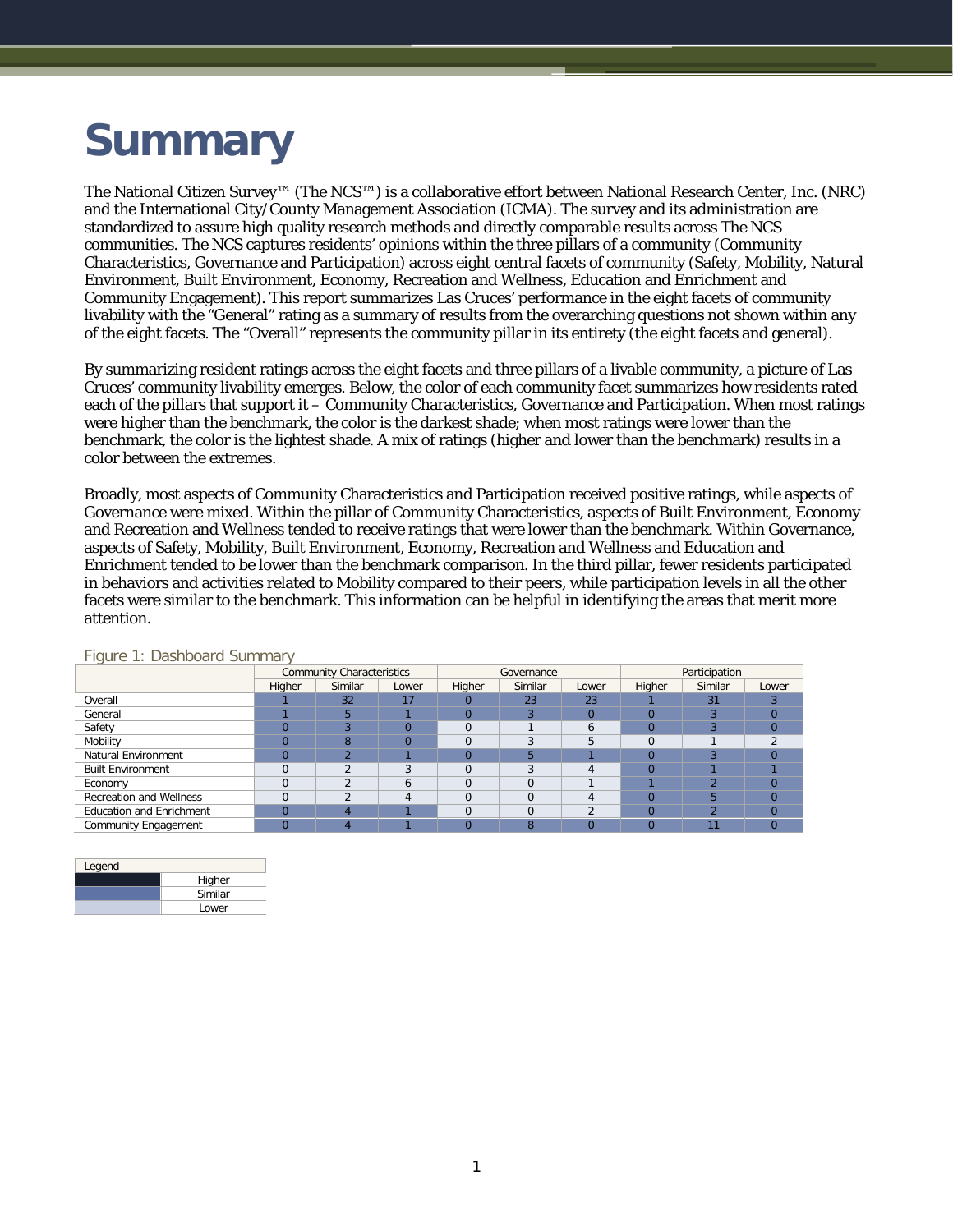## Figure 2: Detailed Dashboard

|                          | <b>Community Characteristics</b> | Trend                 | <b>Benchmark</b>      | Percent<br>positive | Governance                                            | Trend                 | <b>Benchmark</b>         | Percent<br>positive | Participation                                    | Trend                 | Benchmark         | Percent<br>positive |
|--------------------------|----------------------------------|-----------------------|-----------------------|---------------------|-------------------------------------------------------|-----------------------|--------------------------|---------------------|--------------------------------------------------|-----------------------|-------------------|---------------------|
| General                  | Overall appearance               | $\leftrightarrow$     | $\longleftrightarrow$ | 60%                 | Customer service                                      | $\leftrightarrow$     | $\leftrightarrow$        | 58%                 | <b>Recommend Las Cruces</b>                      | $\leftrightarrow$     | $\leftrightarrow$ | 78%                 |
|                          | Overall quality of life          | $\longleftrightarrow$ | $\leftrightarrow$     | 73%                 | Services provided by Las<br>Cruces                    | $\leftrightarrow$     | $\leftrightarrow$        | 64%                 | Remain in Las Cruces                             | $\leftrightarrow$     | $\leftrightarrow$ | 79%                 |
|                          | Place to retire                  | $\leftrightarrow$     | $\uparrow$            | 82%                 | Services provided by the<br><b>Federal Government</b> | $\longleftrightarrow$ | $\leftrightarrow$        | 45%                 | <b>Contacted Las Cruces</b><br>employees         |                       | $\leftrightarrow$ | 44%                 |
|                          | Place to raise children          | $\leftrightarrow$     |                       | 62%                 |                                                       |                       |                          |                     |                                                  |                       |                   |                     |
|                          | Place to live                    | $\leftrightarrow$     | $\longleftrightarrow$ | 79%                 |                                                       |                       |                          |                     |                                                  |                       |                   |                     |
|                          | Neighborhood                     | $\longleftrightarrow$ | $\leftrightarrow$     | 73%                 |                                                       |                       |                          |                     |                                                  |                       |                   |                     |
|                          | Overall image                    | $\longleftrightarrow$ | $\leftrightarrow$     | 58%                 |                                                       |                       |                          |                     |                                                  |                       |                   |                     |
|                          | Overall feeling of safety        | $\leftrightarrow$     | $\leftrightarrow$     | 70%                 | Police                                                | $\longleftrightarrow$ |                          | 61%                 | Was NOT the victim of a crime                    | $\leftrightarrow$     | $\leftrightarrow$ | 85%                 |
|                          | Safe in neighborhood             | $\leftrightarrow$     | $\leftrightarrow$     | 89%                 | Crime prevention                                      | $\leftrightarrow$     |                          | 46%                 | Did NOT report a crime                           | $\longleftrightarrow$ | $\leftrightarrow$ | 73%                 |
|                          | Safe downtown/commercial<br>area | $\longleftrightarrow$ | $\longleftrightarrow$ | 86%                 | Fire                                                  | $\downarrow$          | 79%<br>$\leftrightarrow$ |                     | Stocked supplies for an<br>emergency             | $\leftrightarrow$     | $\leftrightarrow$ | 35%                 |
| Safety                   |                                  |                       |                       |                     | Fire prevention                                       | $\longleftrightarrow$ |                          | 60%                 |                                                  |                       |                   |                     |
|                          |                                  |                       |                       |                     | Ambulance/EMS                                         |                       |                          | 72%                 |                                                  |                       |                   |                     |
|                          |                                  |                       |                       |                     | Emergency preparedness                                | $\mathbf{I}$          |                          | 35%                 |                                                  |                       |                   |                     |
|                          |                                  |                       |                       |                     | Animal control                                        | $\leftrightarrow$     |                          | 47%                 |                                                  |                       |                   |                     |
| Mobility                 | Traffic flow                     | $\longleftrightarrow$ | $\leftrightarrow$     | 41%                 | Traffic enforcement                                   | $\leftrightarrow$     |                          | 43%                 | Carpooled instead of driving<br>alone            | $\leftrightarrow$     | $\leftrightarrow$ | 44%                 |
|                          | Travel by car                    | $\longleftrightarrow$ | $\longleftrightarrow$ | 68%                 | Street repair                                         | $\leftrightarrow$     |                          | 24%                 | Walked or biked instead of<br>driving            | $\leftrightarrow$     |                   | 46%                 |
|                          | Travel by bicycle                | $\longleftrightarrow$ | $\leftrightarrow$     | 40%                 | Street cleaning                                       | $\perp$               |                          | 43%                 | Used public transportation<br>instead of driving | $\longleftrightarrow$ | T                 | 10%                 |
|                          | Ease of walking                  | $\uparrow$            | $\longleftrightarrow$ | 60%                 | Street lighting                                       | $\longleftrightarrow$ | $\longleftrightarrow$    | 48%                 |                                                  |                       |                   |                     |
|                          | Travel by public transportation  | $\longleftrightarrow$ | $\leftrightarrow$     | 35%                 | Snow removal                                          | $\leftrightarrow$     |                          | 45%                 |                                                  |                       |                   |                     |
|                          | Overall ease travel              | $\longleftrightarrow$ | $\longleftrightarrow$ | 70%                 | Sidewalk maintenance                                  | $\longleftrightarrow$ | $\longleftrightarrow$    | 37%                 |                                                  |                       |                   |                     |
|                          | Public parking                   | $\longleftrightarrow$ | $\leftrightarrow$     | 56%                 | Traffic signal timing                                 | $\longleftrightarrow$ |                          | 34%                 |                                                  |                       |                   |                     |
|                          | Paths and walking trails         | $\leftrightarrow$     | $\leftrightarrow$     | 54%                 | Bus or transit services                               | $\leftrightarrow$     | $\leftrightarrow$        | 41%                 |                                                  |                       |                   |                     |
|                          | Overall natural environment      | $\uparrow$            | $\longleftrightarrow$ | 75%                 | Garbage collection                                    | $\longleftrightarrow$ | $\leftrightarrow$        | 83%                 | Recycled at home                                 | $\leftrightarrow$     | $\leftrightarrow$ | 94%                 |
|                          | Air quality                      | $\longleftrightarrow$ | $\leftrightarrow$     | 73%                 | Recycling                                             | $\leftrightarrow$     | $\leftrightarrow$        | 74%                 | Conserved water                                  | $\longleftrightarrow$ | $\leftrightarrow$ | 90%                 |
| Environment<br>Natural   | Cleanliness                      | $\leftrightarrow$     | $\perp$               | 53%                 | Yard waste pick-up                                    | $\leftrightarrow$     | $\leftrightarrow$        | 59%                 | Made home more energy<br>efficient               | $\leftrightarrow$     | $\leftrightarrow$ | 77%                 |
|                          |                                  |                       |                       |                     | Drinking water                                        | $\leftrightarrow$     |                          | 52%                 |                                                  |                       |                   |                     |
|                          |                                  |                       |                       |                     | Open space                                            | $\longleftrightarrow$ | $\leftrightarrow$        | 54%                 |                                                  |                       |                   |                     |
|                          |                                  |                       |                       |                     | Natural areas preservation                            | $\longleftrightarrow$ | $\longleftrightarrow$    | 47%                 |                                                  |                       |                   |                     |
|                          | New development in Las Cruces    | $\longleftrightarrow$ | $\downarrow$          | 38%                 | Sewer services                                        | $\leftrightarrow$     | $\longleftrightarrow$    | 66%                 | NOT experiencing housing<br>cost stress          | $\longleftrightarrow$ | $\leftrightarrow$ | 67%                 |
| <b>Built Environment</b> | Affordable quality housing       | $\longleftrightarrow$ | $\leftrightarrow$     | 45%                 | Storm drainage                                        | $\downarrow$          | T                        | 32%                 | Did NOT observe a code<br>violation              | $\leftrightarrow$     | ιı                | 33%                 |
|                          | Housing options                  | $\leftrightarrow$     | $\leftrightarrow$     | 48%                 | Power utility                                         | $\leftrightarrow$     | $\leftrightarrow$        | 63%                 |                                                  |                       |                   |                     |
|                          | Overall built environment        | $\leftrightarrow$     |                       | 46%                 | Utility billing                                       | $\leftrightarrow$     | $\leftrightarrow$        | 56%                 |                                                  |                       |                   |                     |
|                          | Public places                    | $\longleftrightarrow$ | J.                    | 48%                 | Land use, planning and<br>zoning                      | T                     |                          | 25%                 |                                                  |                       |                   |                     |
|                          |                                  |                       |                       |                     | Code enforcement                                      |                       |                          | 29%                 |                                                  |                       |                   |                     |
|                          |                                  |                       |                       |                     | Cable television                                      | $\leftrightarrow$     |                          | 40%                 |                                                  |                       |                   |                     |

#### **Legend**

↑↑ Much higher ↑ Higher ↔ Similar ↓ Lower ↓↓ Much lower \* Not available

2